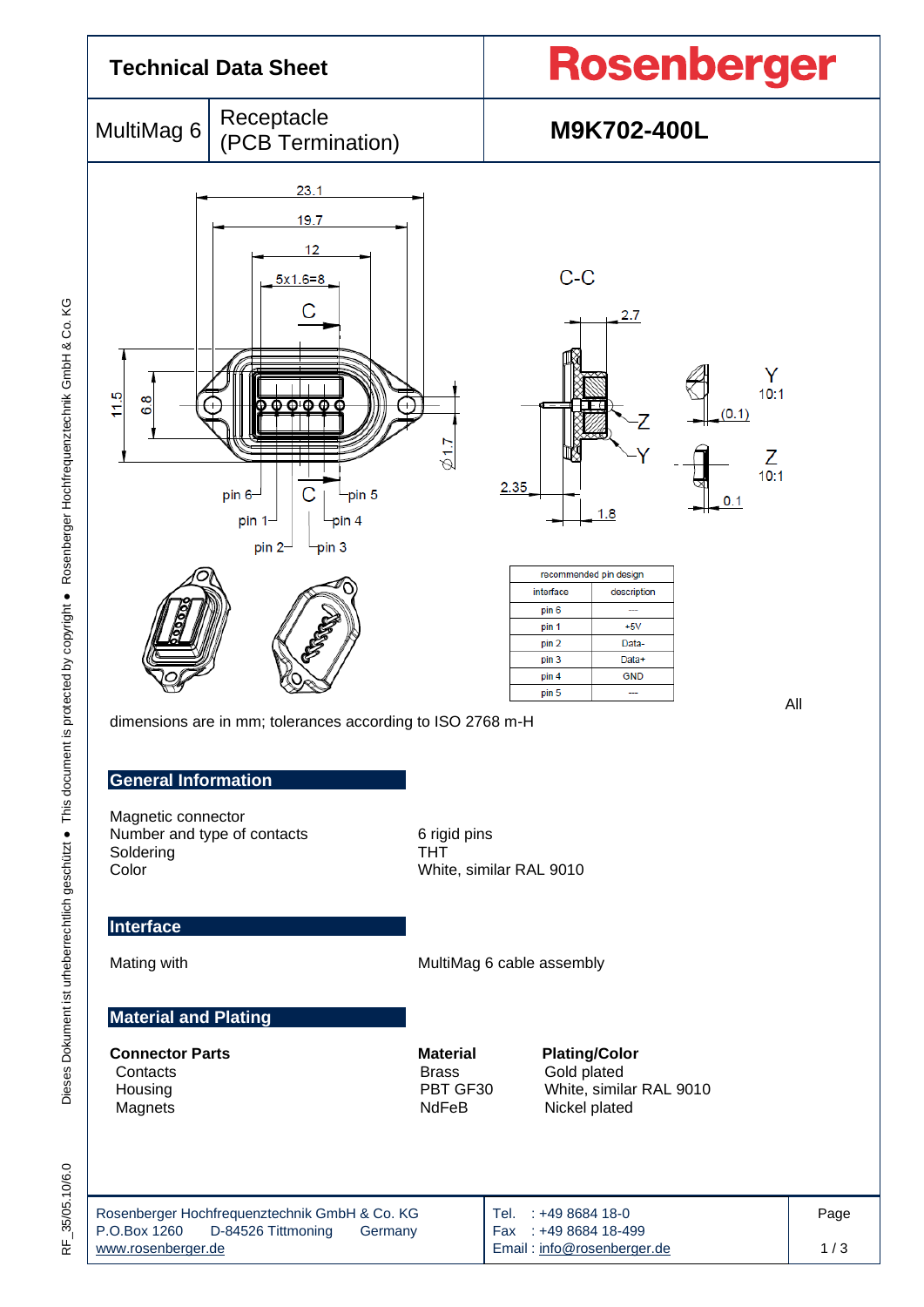

1) Keine Bauteile innerhalb dieser Zone erlaubt / no components allowed within this zone

2) Die dargstellten Maße sind nur eine Empfehlung /

the stated dimensions are only recommendations.<br>3) Alle Bohrungen sowie die Pads auf der Rückseite beschichtet /

all drill holes plated inclusive pads on the backside

| Rosenberger Hochfrequenztechnik GmbH & Co. KG | Tel. : +49 8684 18-0       | Page |
|-----------------------------------------------|----------------------------|------|
| P.O.Box 1260<br>D-84526 Tittmoning<br>Germany | Fax: +49 8684 18-499       |      |
| www.rosenberger.de                            | Email: info@rosenberger.de | 2/3  |